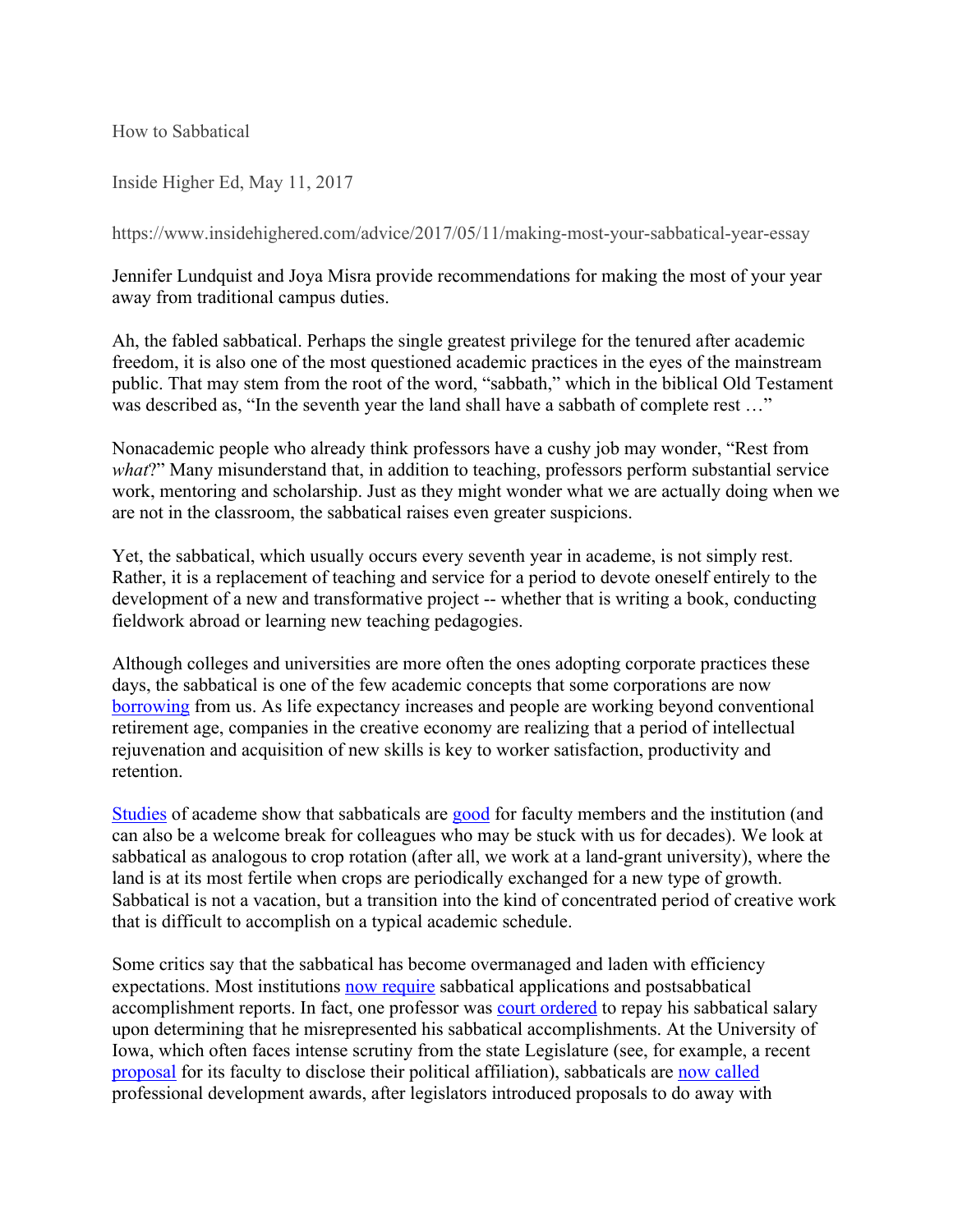sabbaticals altogether. Such outside scrutiny and budget cuts have led some American universities to eliminate sabbaticals for faculty members or to reduce their prevalence considerably.

Over all, the number of faculty eligible to take sabbaticals has dropped, and sabbatical salaries have diminished. The turn toward adjunctification of the academy, for example, has reduced the prevalence of sabbaticals -- although some institutions, like the University of Oregon, offer sabbaticals to non-tenure-track faculty. Still, most American institutions offer sabbatical leave to those who qualify every seven years, paid for a semester or a year. And they see the benefits of it in increased productivity and happier faculty members.

Outside the United States, sabbatical policy is still quite generous in some countries, with Canadian universities, for example, offering pretenure leave and fully paid one-year sabbaticals after six years of service. A positive example of still-generous sabbatical policy in the United States is Whitman College's every-fifth-semester sabbatical.

How can you make the most of our own sabbatical? Here are some of our recommendations.

**Keep your expectations in check.** The sabbatical is an opportunity to take on something new and risky, but many faculty members approach it as an opportunity to do the research they usually do -- just much more of it. You should think bigger. The sabbatical is not just about higher research productivity; it is about exploring new lines of inquiry and investing in a longerterm, potentially transformational project. Don't squander your sabbatical doing exactly what you usually do, only in an office somewhere else.

At the same time, be reasonable in your expectations. In retrospect, we often idealize our past sabbaticals, glossing over the day-to-day hardships when describing them to our colleagues and painting the experience in ecstatic terms. (See an exception here.) But, in fact, such a perspective often comes well after the sabbatical experience -- not always during it. Some days are crappy and frustrating even while on sabbatical. Accept that you are not going to get everything done you imagine you will accomplish during sabbatical. Focus on finding pleasure in the process, not the product.

In fact, some see the sabbatical experience as the beginning of a new state of mind rather than a limited period of reprieve. One professor writes about how the end of her sabbatical year created an open door. Rather than mourning the end of the sabbatical, she writes about how it can enable you to return to the university with renewed scholarly energy and a new perspective on how to develop pathways to sustained personal and professional growth.

**Apply for fellowships to enhance your sabbatical.** Taking a full year for sabbatical, as opposed to one semester, is ideal. But it may be cost prohibitive if universities do not fully fund a year. As such, faculty members often apply for research or teaching fellowships, which also offer splendid opportunities for new experiences in new settings. Many fellowships are residential, but not all, and some make distinctions about where the faculty member needs to be in their career. Fulbright Awards, one of the more common sabbatical funding mechanisms, often have deadlines as early as 18 months in advance of the actual sabbatical. Since some fellowships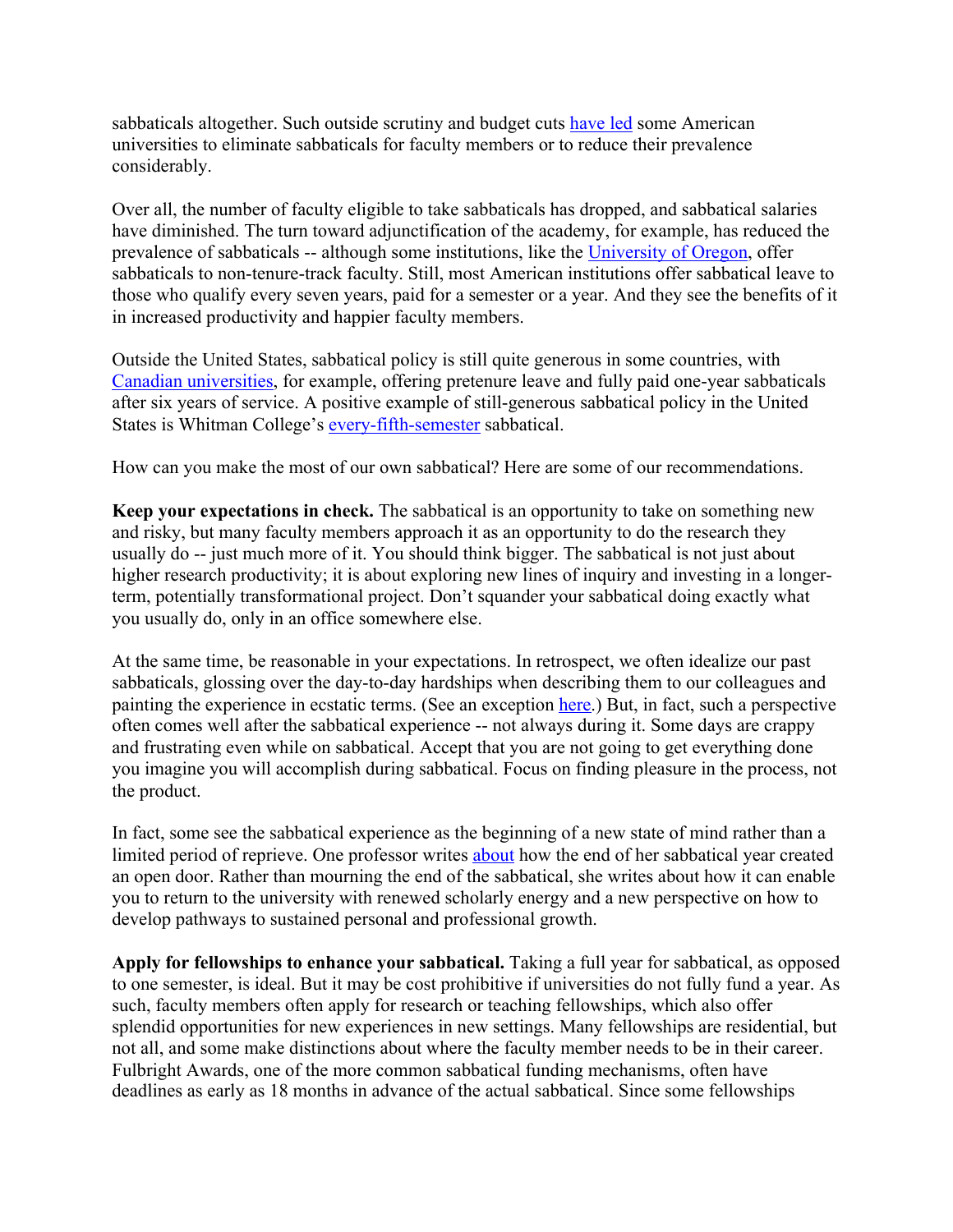require sponsorship from the host institution, you should set the wheels in motion well before the fellowship due date.

Junior faculty members often do not apply for such fellowships because they are not usually eligible for sabbaticals. But that does not mean that they cannot take a leave without pay in order to accept a pretenure fellowship. It can be a wonderful opportunity to build your research capacity and networks to ensure a successful tenure decision.

**If you sabbatical in place, find ways to make it feel as though you are far away.** The truth is, most of us cannot leave sick or elderly parents, abandon our labs, or uproot our families and move halfway across the world for a year. Instead, we often participate in the "staybattical." Given studies that show professors gain more from their sabbatical if they are able to remove themselves from their campus office for the sabbatical period, it is important to consider strategies for achieving this distance even while staying put.

Many people choose to work at home. But if the unstructured and solitary nature of home office work can become difficult for you after long stretches, you can seek alternatives. Some colleges and universities have research institutes that allow a faculty member to be a research associate with an office space. In some cases, there are other higher education institutions are located in the same geographical area. It is often quite possible to arrange for a visiting professorship that includes office space and campus membership benefits, such as library access and an open invitation to weekly colloquia, in exchange for giving a talk or two about your research.

Another option is becoming a member of a co-work cooperative, which provides attractive workspaces for freelancers and provides community and structure to the workday. Yet once you toil in one of these environments, it may be difficult to return to work as usual. At coworker.com, for example, search filter terms for available spaces include: "pool table," "free beer," "pet friendly" and "bean-bag seating."

**Decide how available you want to be and to whom.** Most colleagues will respect the fact that sabbatical means no committee work. The line of obligation is more blurred with graduate students, however. Because student research can't go on hiatus just because we will be away, most faculty members continue to mentor at least their primary advisees during their sabbatical. In the age of electronic communication, that is not difficult to do, even if you wish to remain physically separate from campus.

Before beginning your sabbatical, it is advisable to tie up loose ends with collaborators, staff members and other students with an email that sets boundaries on when/if you are available to attend meetings, hear defenses or give feedback on student work. An automated sabbatical email reply is also recommended, and can be set up so that recipients receive your reply just once or at specific intervals rather than every time they send you an email.

**Miscellaneous tips.** If you will be living somewhere else during your sabbatical, you can save money by renting your home out. Faculty members often do this through informal networks of visiting or newly hired faculty or by advertising their home on a sabbatical rental website, such as sabbaticalhomes.com. Leaving one's possessions for a year often requires handling a spectrum